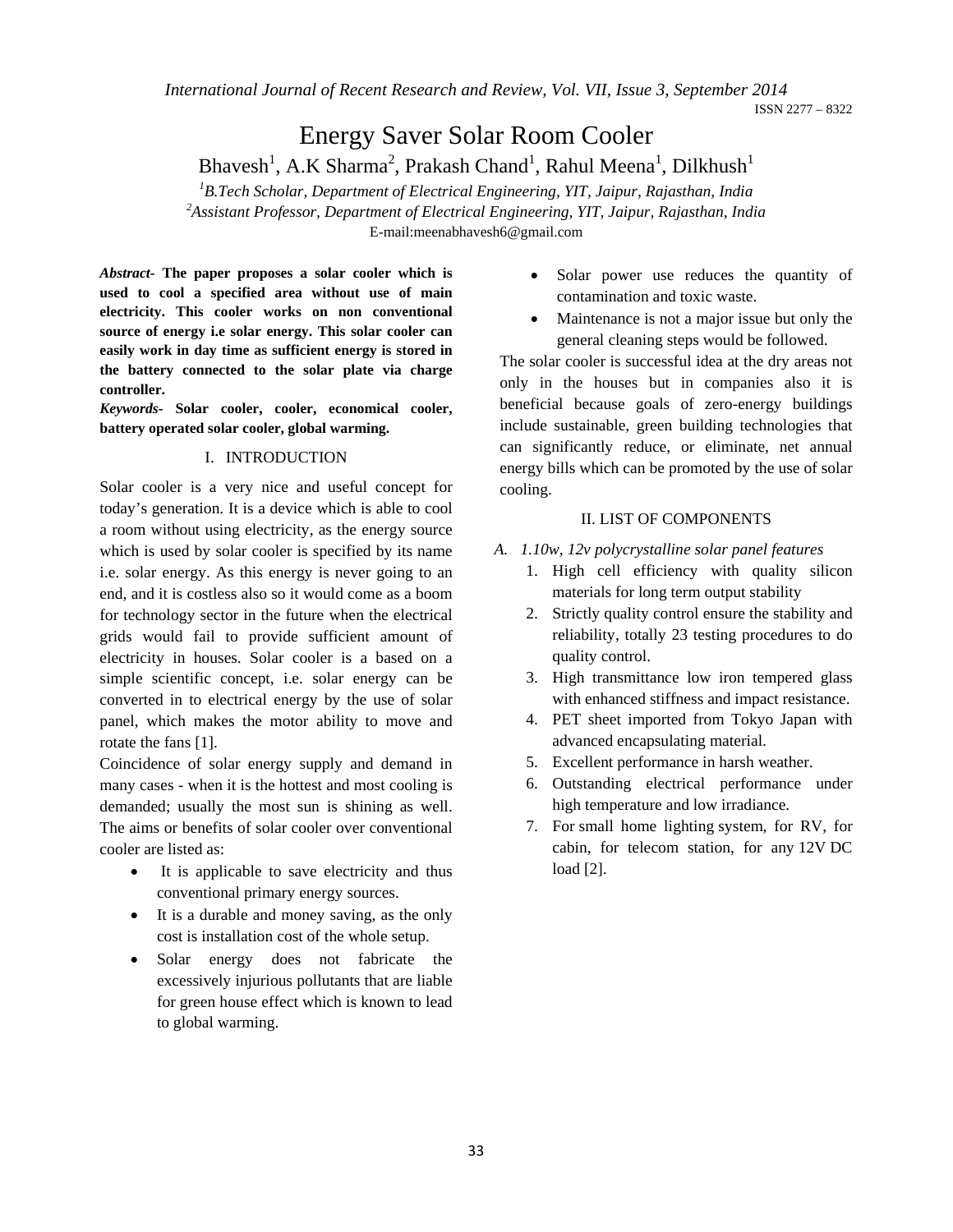

Fig.1 Solar Panel

## *B. Battery*

Battery of rating 12V,7.5Ah is used to convert chemical energy directly into electrical energy. Battery is an assembly of two or more galvanic cells capable of such energy conversion, it is commonly applied to a single cell of this kind.



#### Fig.2 DC Battery

Every battery or cell has a cathode, or positive plate, and an anode, or negative plate. These electrodes must be separated by and are often immersed in an electrolyte that permits the passage of ions between the electrodes. The electrode materials and the electrolyte are chosen and arranged so that sufficient electromotive force (measured in volts) and electric current (measured in amperes) can be developed between the terminals of a battery to operate lights, machines, or other devices. Since an electrode contains only a limited number of units of chemical energy convertible to electrical energy, it follows that

a battery of a given size has only a certain capacity to operate devices and will eventually become exhausted. The active parts of a battery are usually encased in a box with a cover system (or jacket) that keeps air outside and the electrolyte solvent inside and that provides a structure for the assembly [3].

Commercially available batteries are designed and built with market factors in mind. The quality of materials and the complexity of electrode and container design are reflected in the market price sought for any specific product. As new materials are discovered or the properties of traditional ones improved, however, the typical performance of even older battery systems sometimes increases by large percentages.

### *Types of battery*

1. Primary battery: Primary batteries are designed to be used until the voltage is too low to operate a given device and are then discarded.

2. Secondary or storage battery: Secondary batteries have many special design features, as well as particular materials for the electrodes, that permit them to be reconstituted (recharged). After partial or complete discharge, they can be recharged by the application of direct current (DC) voltage. While the original state is usually not restored completely, the loss per recharging cycle in commercial batteries is only a small fraction of 1 percent even under varied conditions.

#### *C. Dc motor*

In any electric motor, operation is based on simple electromagnetism. A current-carrying conductor generates a magnetic field; when this is then placed in an external magnetic field, it will experience a force proportional to the current in the conductor, and to the strength of the external magnetic field. As you are well aware of from playing with magnets as a kid, opposite (North and South) polarities attract, while like polarities (North and North, South and South) repel. The internal configuration of a DC motor is designed to harness the magnetic interaction between a current-carrying conductor and an external magnetic field to generate rotational motion.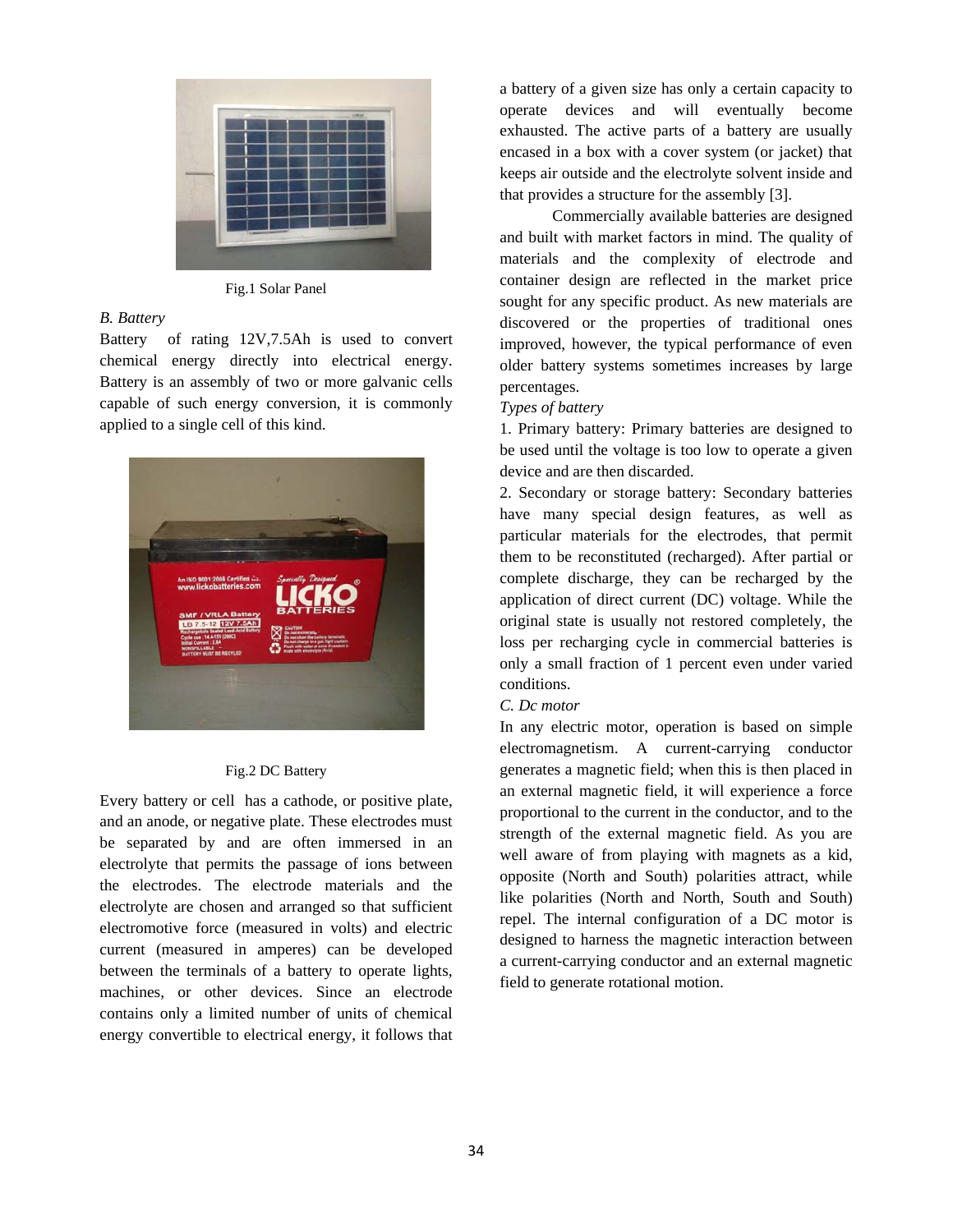

Fig.3 DC Motor

Every DC motor has six basic parts -- axle, rotor, stator, commutator, field magnet(s), and brushes. In most common DC motors, the external magnetic field is produced by high-strength permanent magnets [4].

The stator is the stationary part of the motor -- this includes the motor casing, as well as two or more permanent magnet pole pieces. The rotor (together with the axle and attached commutator) rotate with respect to the stator. The rotor consists of windings (generally on a core), the windings being electrically connected to the commutator. The above diagram shows a common motor layout -- with the rotor inside the stator (field) magnets.

Armature conductors under N pole are assumed to carry current downwards and those under S pole to carry current upwards. By applying Fleming left hand rules the direction of the force on each conductor can be found. Each conductor experiences a force F which tends to rotate the armature in anticlockwise direction. These forces produce a driving torque which sets the armature rotating [5].

#### *D. Charge controller*

A solar charge controller or regulator is a small box consisting of solid state circuit which is placed between a solar panel and a battery. Its function is to regulate the amount of charge coming from the panel that flows into the battery bank in order to avoid the batteries being overcharged.

Solar charge controller has mainly three basic functions:

1) To limit the voltage from the solar panel and regulate the same so as not to overcharge the battery.

2) Not to allow the battery to get into deep discharge mode while dc loads are used

3) To allow different dc loads to be used and supply appropriate voltage.

Simple controllers contain a transistor that shunt the PV charging circuit, terminating the charge at a preset high voltage and, once a pre-set reconnect is reached, opens the shunt, allowing charging to resume.

A charge controller limits the rate at which electric current is added to or drawn from electric batteries. It prevents overcharging and may prevent against overvoltage, which can reduce battery performance or lifespan, and may pose a safety risk. It may also prevent completely draining ("deep discharging") a battery, or perform controlled discharges, depending on the battery technology, to protect battery life.[6]

A solar charge controller is needed in virtually all solar power systems that utilise batteries. The job of the solar charge controller is to regulate the power going from the solar panels to the batteries. Overcharging batteries will at the least significantly reduce battery life and at worst damage the batteries to the point that they are unusable.

*Solar charge controller specifications* 

- a. Solar panel rating: 10W (4A, 12V nominal) (open circuit voltage:15V)
- b. Output voltage range: 7 to 14V (adjustable) (not recommended for 6V applications)
- c. Max power dissipation: 16W (includes power dissipation of D3)
- d. Typical dropout voltage: 1.25V @ 4A
- e. Maximum current: 4A (current limiting provided by solar panel characteristics)
- f. Voltage regulation: 10mV (no load to full load)
- g. Battery discharge: 1mA (Chinese controls discharge at typically 5mA)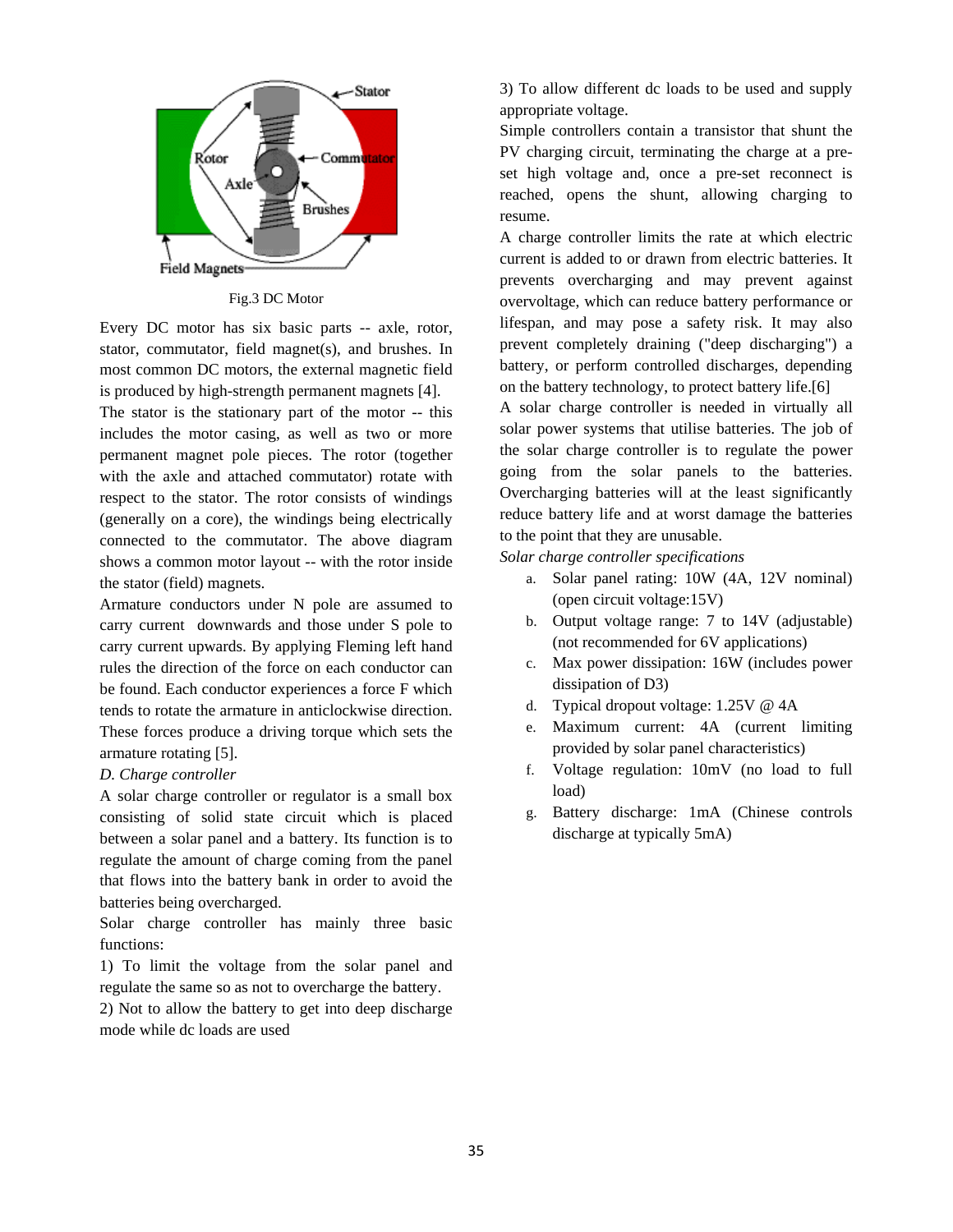

Fig.4 Charge Controller

- LED indicators:
	- o RED1: Solar panel active
	- o RED2: Series regulator limiting current (fully charged or topping off)
- h. Reverse battery protection: Control shuts down if battery is inadvertently connected reverse [6].

## *E. D.C pump:*

12volt 300mA dc portable pump has been used to pump the water to the cooler pads to make the pad wet.



Fig.5 DC Pump



Fig.6 Solar Cooler

## III. WORKING OF SOLAR COOLER

Actually the thing is, when sun light falls on the solar panels then the solar panels using their control system converts that energy in to electrical energy, this electrical energy is absolutely free. Now, this electrical energy is passed to the Lead-acid battery for storage. Thereafter this DC is passed to a DC motor to which a fan is connected for rotation and also to the pump. Finally, when this electrical energy is in sufficient amount then the fan rotates and the pump runs and wet the cooler pad. The storage capacity makes the cooler to work in night also and when the sunlight is not present.